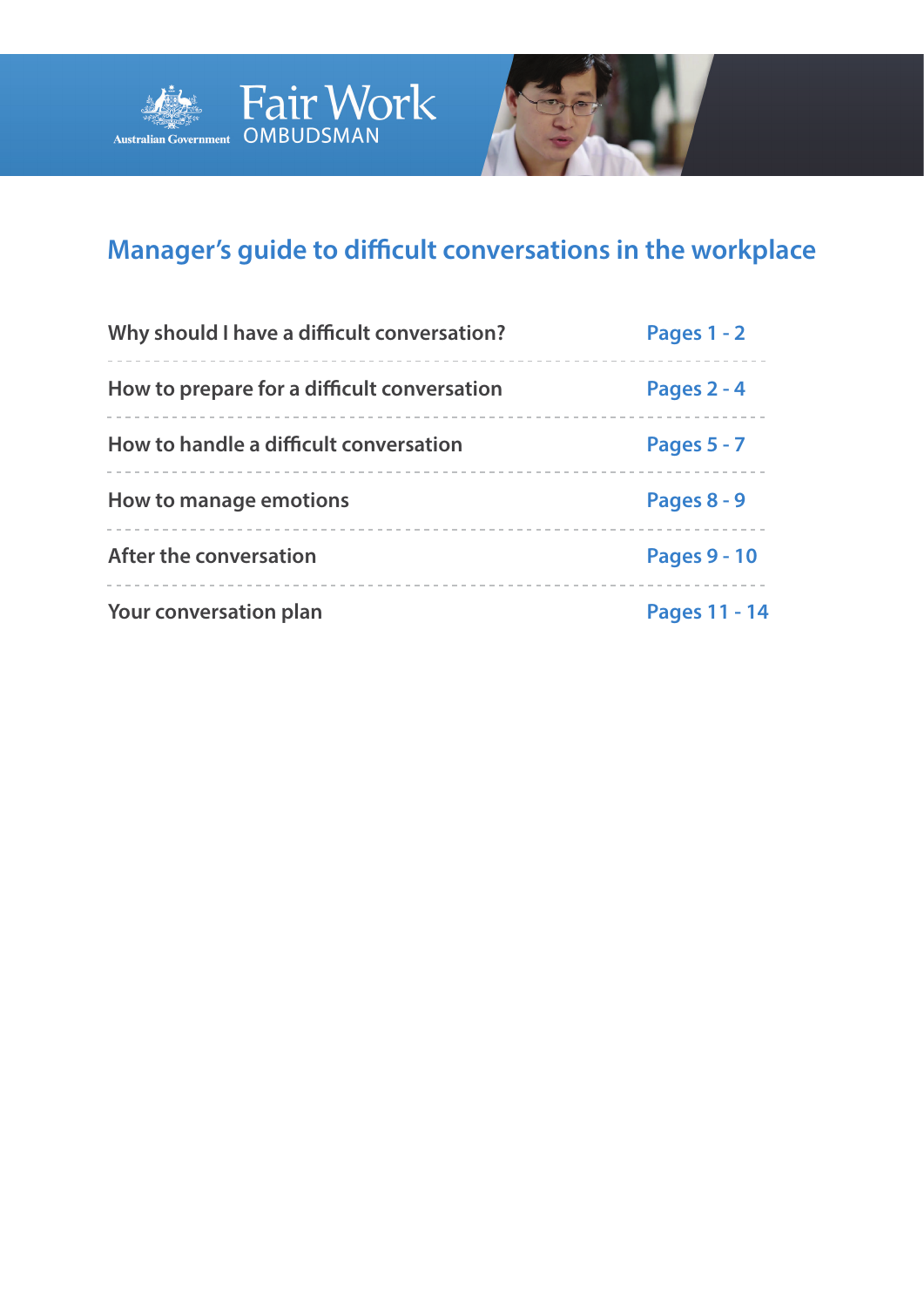# **Why should I have a difficult conversation?**

### **What is a difficult conversation?**

In the workplace, a difficult conversation is one in which you have to manage emotions and information in a sensitive way, to deal with a workplace issue.

A difficult conversation may involve:

- topics you don't want to talk about
- situations where you're not sure what to say
- conflicting opinions
- circumstances where the outcome is uncertain
- discussions which make you feel uncomfortable.

As a manager, it is likely that you will need to have a difficult conversation from time to time - this is normal. For example, you may find it difficult to have a conversation about:

- poor employee performance or behaviour
- complaints and grievances
- giving bad news, such as ending employment or advising unsuccessful job applicants
- addressing conflict
- communicating tough business decisions.

### **Why are difficult conversations important?**

Difficult conversations are a normal part of life. The best way to handle a difficult issue is to actually deal with it. Honest conversations are critical for managers. If handled well, these conversations provide you an opportunity to:

- resolve workplace conflicts quickly and efficiently
- lift employee performance and engagement
- improve relationships within your team.

Many people avoid difficult conversations in the workplace because it makes them feel uncomfortable. Even experienced managers can find these conversations daunting, despite being an important part of their role. We often make excuses to avoid difficult conversations, for example:

- "I don't want to hurt anyone's feelings"
- "Now is not the time"
- "Everyone makes mistakes sometimes"
- "I don't have time"
- ''What's the point, there's never a good outcome"
- "The problem will fix itself just give it time".

Most workplace problems will not go away by themselves. In fact, avoiding the conversation may:

- prolong or exacerbate the problem
- give the impression that there is no problem and deny the employee a chance to improve
- damage the productivity and efficiency of the business
- reduce staff engagement
- reduce staff confidence in your ability to manage
- lead to lower morale amongst team members
- lead to higher absenteeism and employee turnover.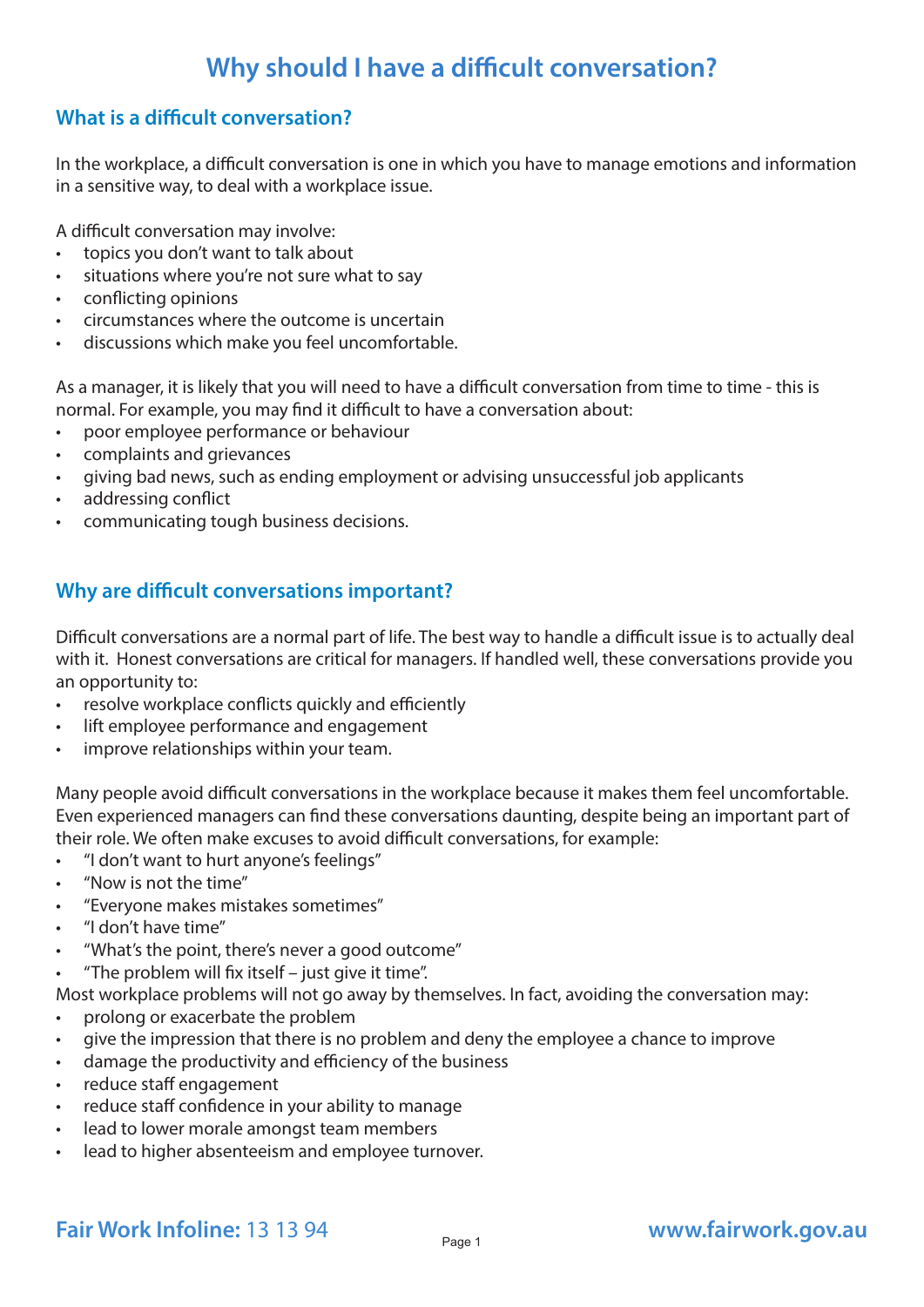It is essential for managers to have the skills, knowledge and confidence to identify and manage problems at work early on, before they escalate.

### **Recognising when to have the conversation**

When a problem arises decide whether a conversation is needed – a conversation may not be required in every case. For example, if the problem is trivial or temporary, you may not wish to draw attention to it.

Next, decide if you are the best person to initiate the conversation. For example, it may be more appropriate to involve a more senior manager or human resources officer.

If you do need to have the conversation, it's much easier to do so as soon you start to have concerns about the issue or see the early signs of conflict. The worse a situation becomes, the harder it can be to manage and resolve, and people and productivity may be affected.

The best communication strategy at work is to have regular informal one-on-one conversations so that issues can be dealt with as naturally as possible. Be approachable and keep in touch with your staff and your team. If they see that you are approachable and ready to listen, they are also more likely to come to you with problems before they escalate.

# **How to prepare for a difficult conversation**

#### **Decide what you want to achieve**

Before you start preparing for the conversation, ensure that you have a clear understanding of the problem that you want to resolve.

#### **Ask yourself:**

- why do you want to have the conversation?
- what's important to you?
- what do you want to achieve?
- is the outcome you're looking for realistic?

### **Check your facts and gather relevant documents**

Make sure you know the facts of the situation before approaching the employee.

Check relevant documents such as your workplace agreement or award, employment contract, human resources policy, business data or employee records. Print copies of any documents you need to bring to the meeting. For example, if the matter is about conduct or performance, you will need to have relevant policies, performance targets, and performance data at hand.

Confirm key details and ensure you have a thorough understanding of employee entitlements. For example, if the conversation will be about termination of employment, you will need to know how much notice is required, what the final payout includes and ensure that the dismissal is fair. You will also need to be aware of any relevant internal workplace policies and procedures so you can manage issues consistently within your business. In these circumstances it is a good idea to seek advice from a supervisor, human resources manager, your industry association, legal advisor or the Fair Work Ombudsman (www.fairwork.gov.au).

## **Fair Work Infoline: 13 13 94 [www.fairwork.gov.au](http://www.fairwork.gov.au/)**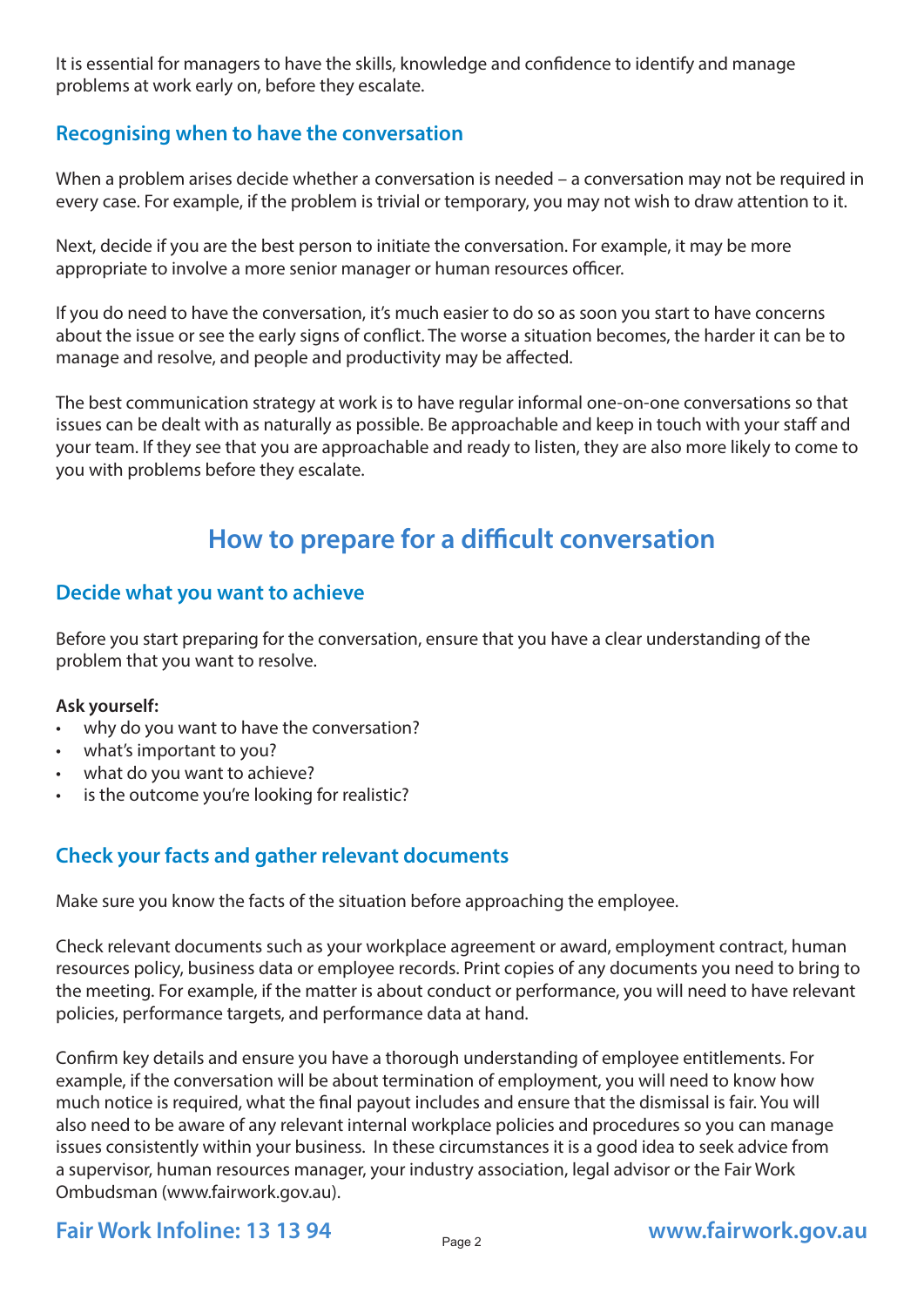### **Think about the employee's perspective**

After you have gathered the facts, you should think about the situation from your employee's perspective.

Participate with an open mind, genuinely seeking to understand the situation from the employee's point of view. Don't be set in your assumptions – you may have misread the situation.

### **Consider whether you need support**

If needed, seek support from your manager, human resources or employer association. A third party perspective may provide valuable insight and help you clarify the issue and be objective.

If you are bringing someone with you, let your employee know and give them the option of bringing a support person as well.

### **Consider the logistics**

The timing of the conversation is important. Generally it's best not to leave it too long, but jumping into a situation where everyone is feeling stressed and emotional can make dealing with it that much more difficult. Try to schedule the conversation as soon as possible, once all parties have had a chance to calm down.

Consider the most appropriate time and place for the conversation. Choose a time and place where you will both feel comfortable, and will not be rushed or interrupted.

If you think the employee is likely to be disappointed or upset, it is poor practice to leave the conversation until the end of the week. You may feel better dealing with the problem before the weekend, but your employee won't. Show respect for the employee by having the conversation earlier in the working week. If they need time to digest the information, offer to let them have a break and meet again later in the day or the following day.

Think about the logistics of the conversation:

- have the discussion face to face don't converse by email or telephone if you can avoid it
- choose a private location don't hold the conversation where others can hear
- think about the room layout sitting next to someone is less threatening, sitting opposite someone shows formality
- make sure you will not be interrupted make clear to others that you are not to be interrupted during the conversation and do not interrupt the conversation to take phone calls or check emails
- allow sufficient time don't rush, allow for breaks to gather your thoughts if necessary, and don't book a conversation in between back-to back meetings.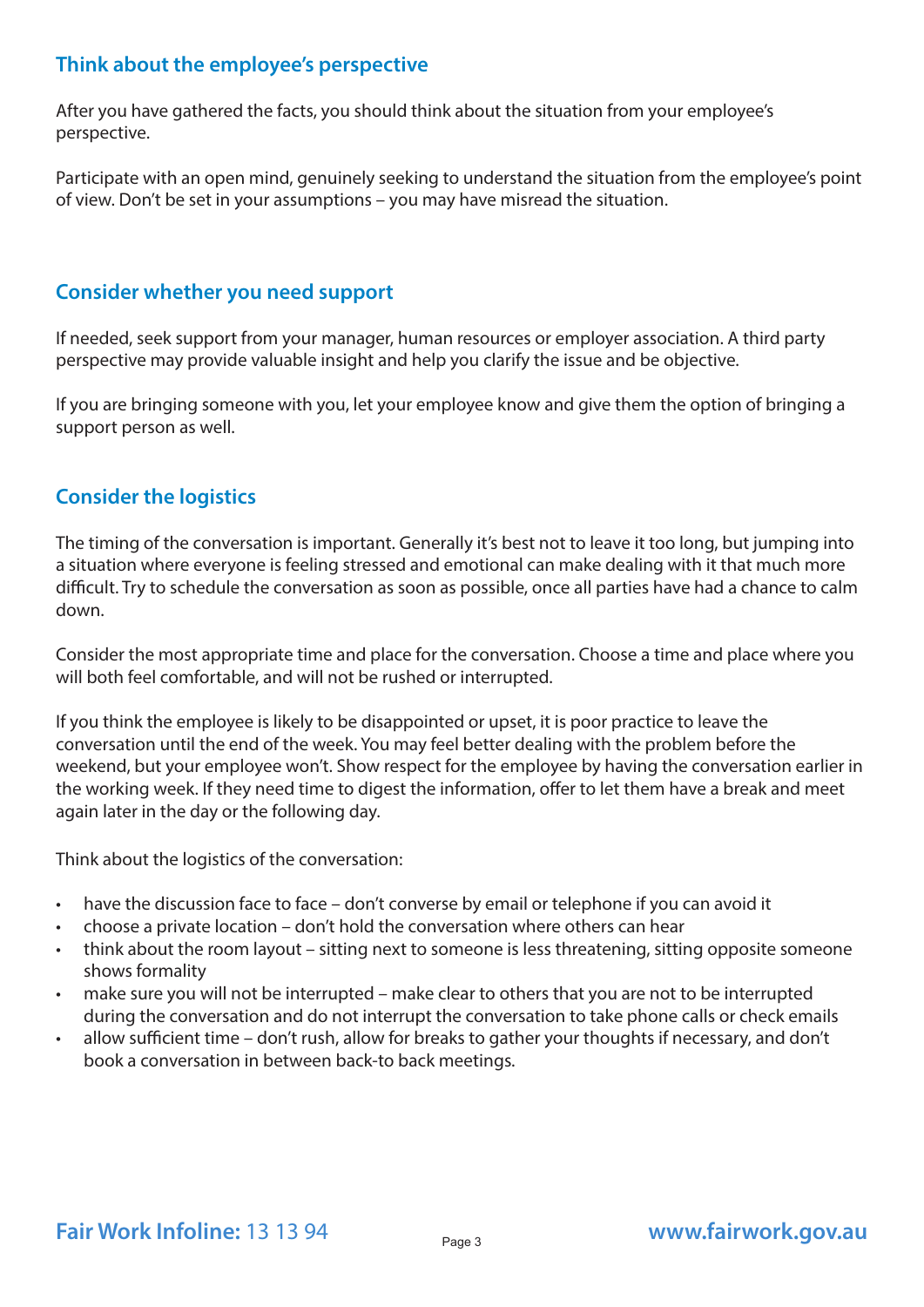#### **Prepare what you are going to say**

If you are having a conversation about something that is important, plan ahead and do not be casual about it.

An overly casual approach may trivialise the issue or appear disrespectful to the employee.

Write down the key points you need to cover, so that you can keep your conversation on track and stay in control.

When preparing, it is helpful to think about these questions:

- What is the purpose of the conversation?
- What outcome do you want? (for example, an improvement in performance or a change in behaviour)
- What information do you need from the employee? What questions do you need to ask to obtain this information?
- How do you think the employee will react?
- What solutions can you propose to resolve the matter?

While it is important to prepare notes, avoid preparing a rehearsed script, as it may hamper your ability to listen effectively, react accordingly or find alternative solutions.

The template 'Your conversation plan' at page 11 of this Guide can help you prepare.

Once you have your plan together, seek advice from someone you trust (such as a senior manager or human resources advisor) and use them to guide and check the preparation you have done.

Practice and reflect on the personal, interpersonal and leadership skills needed for the conversation – these include active listening, willingness to compromise and negotiate, anger management, firm resolve and problem solving.

### **Give the employee time to prepare**

Make an appointment with the employee and provide some context to give them some time to prepare. Depending upon the subject this may be a few hours to a few days. Knowing that the conversation is coming may cause stress for the employee, so phrase the approach carefully and don't leave it too long.

Depending on the nature of the conversation, you can say:

- Do you have some time this afternoon? I have some feedback I would like to discuss with you"
- "I'd like to talk about \_\_\_\_\_\_and get your point of view. Can you come see me tomorrow?"
- "I think we have different perceptions about \_\_\_\_\_\_I'd like to hear your thinking on this. Are you free this afternoon?"
- "I'd like to see if we might reach a better understanding about \_\_\_\_\_\_. I really want to hear your feelings about this and share my perspective as well. Would it be ok to sit down and discuss it on Wednesday?"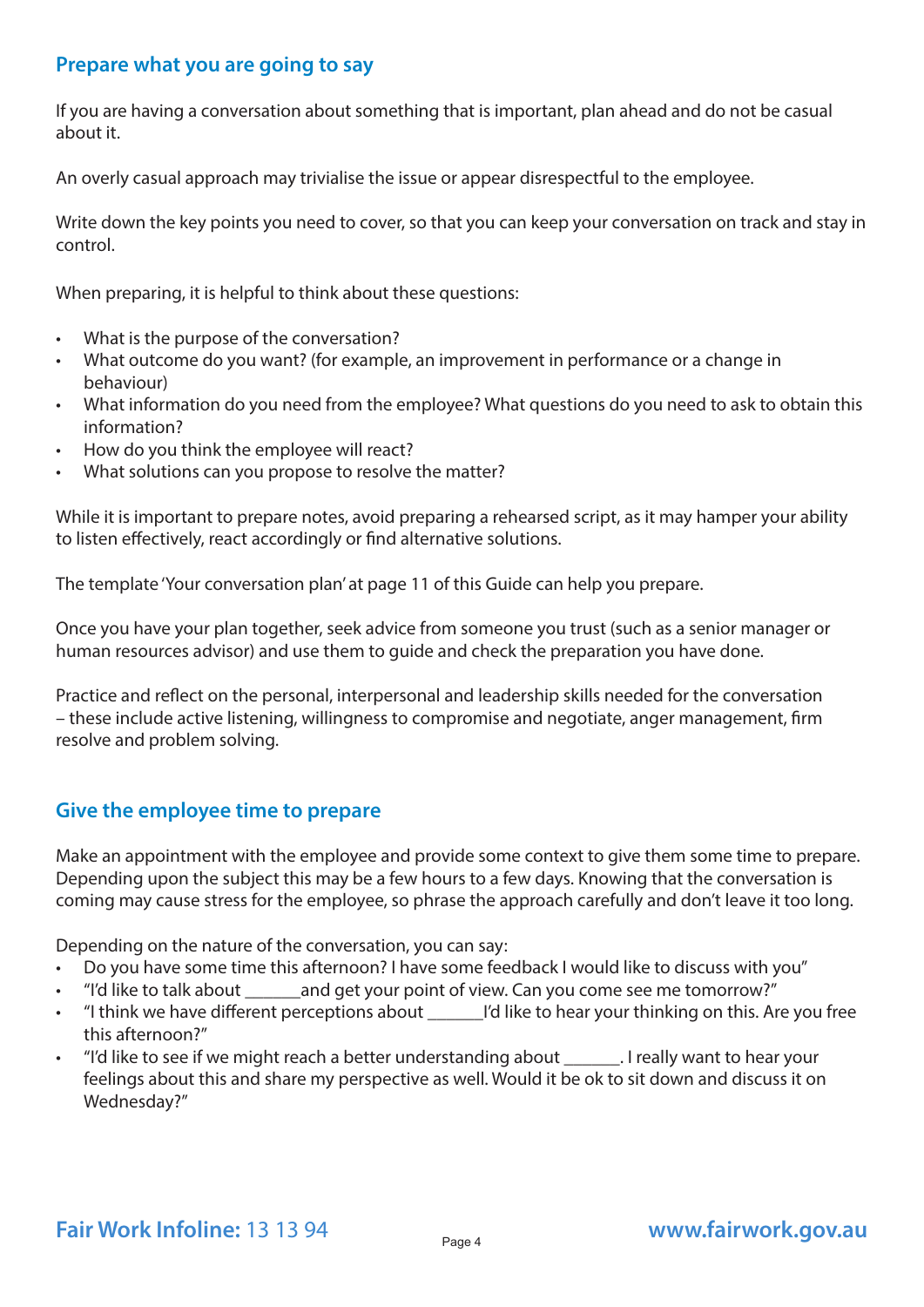# **How to handle a difficult conversation**

## **Steps for a successful conversation**

#### **Here is a summary of the steps you can follow to help you have a successful conversation:**

#### **Step 1 – State the problem**

• State the problem and provide examples. State the impact that the problem is having on the business.

#### **Step 2 – Listen and question**

- Put aside your view and let the employee explain their side of the story and motives.
- Try to understand their point of view.

#### **Step 3 – Acknowledge**

- Acknowledge the employee's feelings and view of the situation.
- Confirm and clarify your understanding of what they have said and validate them where appropriate.

#### **Step 4 – Reassess your position**

- After the employee has put forward their point of view, it is your turn to clarify your position without minimising theirs.
- What can you see from your perspective that they've missed?
- Has your position changed based on the information they provided?

#### **Step 5 – Look for solutions**

- Work with the employee to develop solutions.
- Agree on a way forward.
- **Step 6 Close the conversation**
- Clarify and document the agreed actions and next steps.
- Thank the employee.

## **Step 1 - State the problem**

- Begin the conversation by explaining the purpose of the meeting and the problem you are trying to resolve or goal you hope to achieve.
- Avoid unnecessary small talk to "ease them into it". This will only make the conversation harder and heighten anxiety. The importance of the message may also be lost if it is hidden between other messages.
- Clearly state the problem and your observations and provide examples where relevant. Give specific examples and refer to dates, documents, work or specific interactions.
- Explain the impact the problem is having on you, your team or the business. For example, "As you can imagine, this is troubling for me because...".
- Focus on the issue, not the person, using words like 'the behaviour', 'the situation' rather than 'you'.
- Begin sentences with 'I' instead of 'you'. For example, "I was disappointed that you were not at the meeting…" instead of "You missed the meeting again".
- Acknowledge any contribution you have made to a situation and apologise where appropriate. For example: "I do apologise for not making this clear during induction".
- Be solutions oriented: For example, "I want to let you know how I see it and hear from you too, then let's see where we can go from there".
- Ensure that you put aside any personal feelings you have about the employee –approach the conversation with a sense of respect for the other person and a genuine intent to resolve the problem.

# Fair Work Infoline: 13 13 94 *Page 5* **[www.fairwork.gov.au](http://www.fairwork.gov.au/)**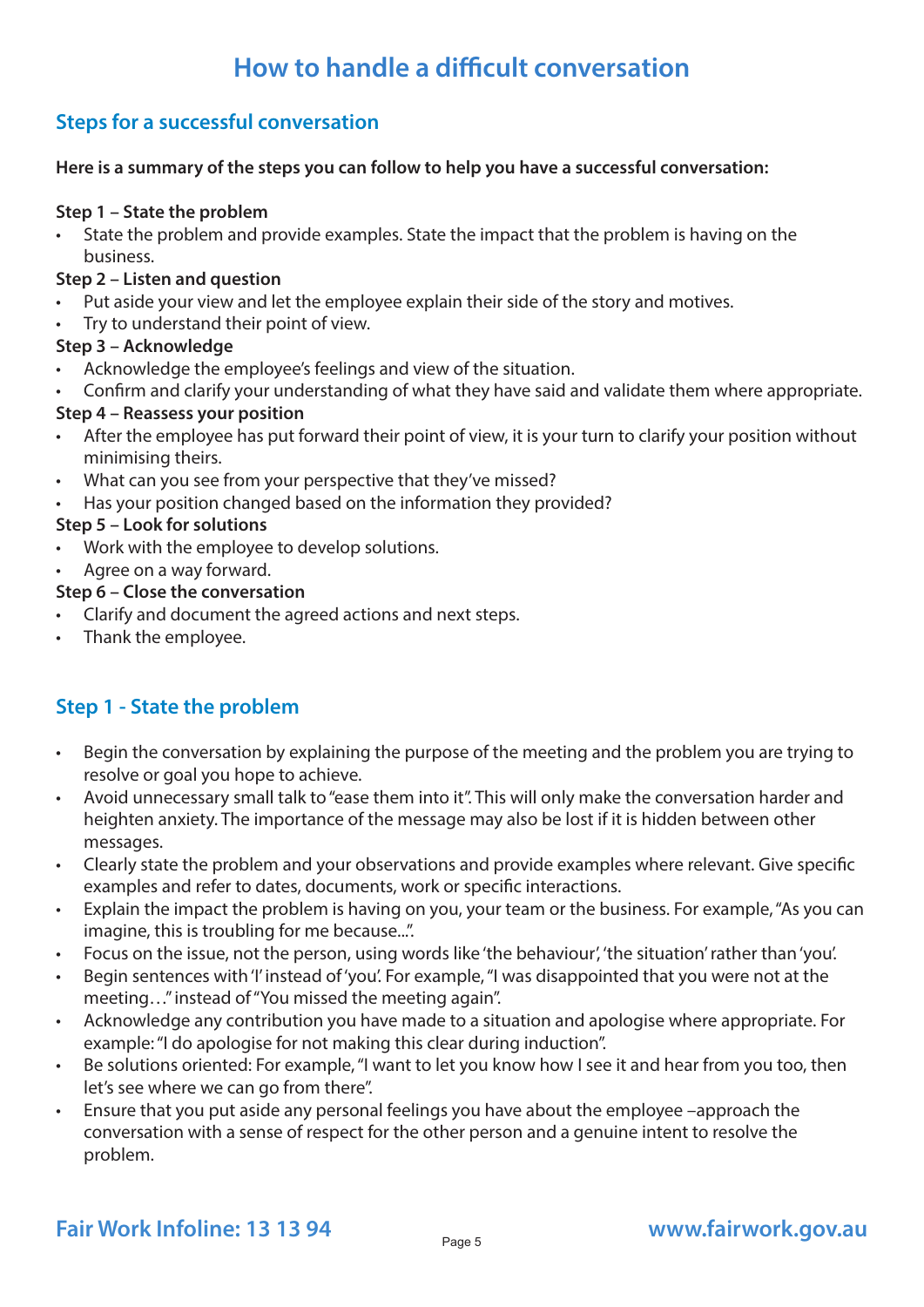• Remember that you are dealing with a person's feelings. While it isn't good to 'sugar coat' the issue, it is still important to mention a person's value and positive contribution where possible. For example, "I am talking with you because [the behaviour] is an issue that we need to address. This surprises me because generally your work is very good..."

### **Step 2 - Listen and question**

- Once you've made a clear statement of the problem, invite the employee to share their side of the story and respond to what you have said.
- Focus on listening more and talking less. Even if you're convinced that you're 'right', the conversation will be more productive if you listen. If the employee feels heard and understood, they will be more likely to listen to you.
- Try to consider the issue from your employee's point of view. Suspend any judgement you have about them or the situation even if you have dealt with the problem or the issue before.
- Be curious and ask open questions to explore the employee's story, such as:
	- "How do you see it?"
	- "How do you feel about that?"
	- "What was your intention there?"
	- "What leads you to say that?"
	- "Tell me about that…"
- Express empathy using statements such as:
	- "I can see that this has been frustrating for you"
	- "It sounds like this is upsetting you"
	- "I want to make sure I understand you".
- Ask questions to clarify what you are unsure about or don't understand. Use words such as 'Could you explain X further', or "Can you elaborate on X?"
- Let the other person finish what they have to say don't interrupt except to acknowledge. If you do interrupt, apologise and ask them to continue.

## **Step 3 – Acknowledge**

- After the employee has expressed their side of the story, clarify what they have said, e.g. "I want to make sure I understand you. You said..."
- Acknowledge their point of view. Acknowledgement is different from agreement you can say "this sounds really important to you" without saying that you agree with their position.
- Acknowledge that there may be differences in how you see things.
- Acknowledge the employee's feelings. For example, "I can see this is hard for you" or "It's ok to be upset about this".

### **Step 4 – Reassess your position**

- After the employee has put forward their point of view, it is your turn to clarify your position without minimising theirs. What can you see from your perspective that they've missed? Has your position changed based on the information they provided?
- You may say something like "From what you've told me, I can see how you came to the conclusion that… However...".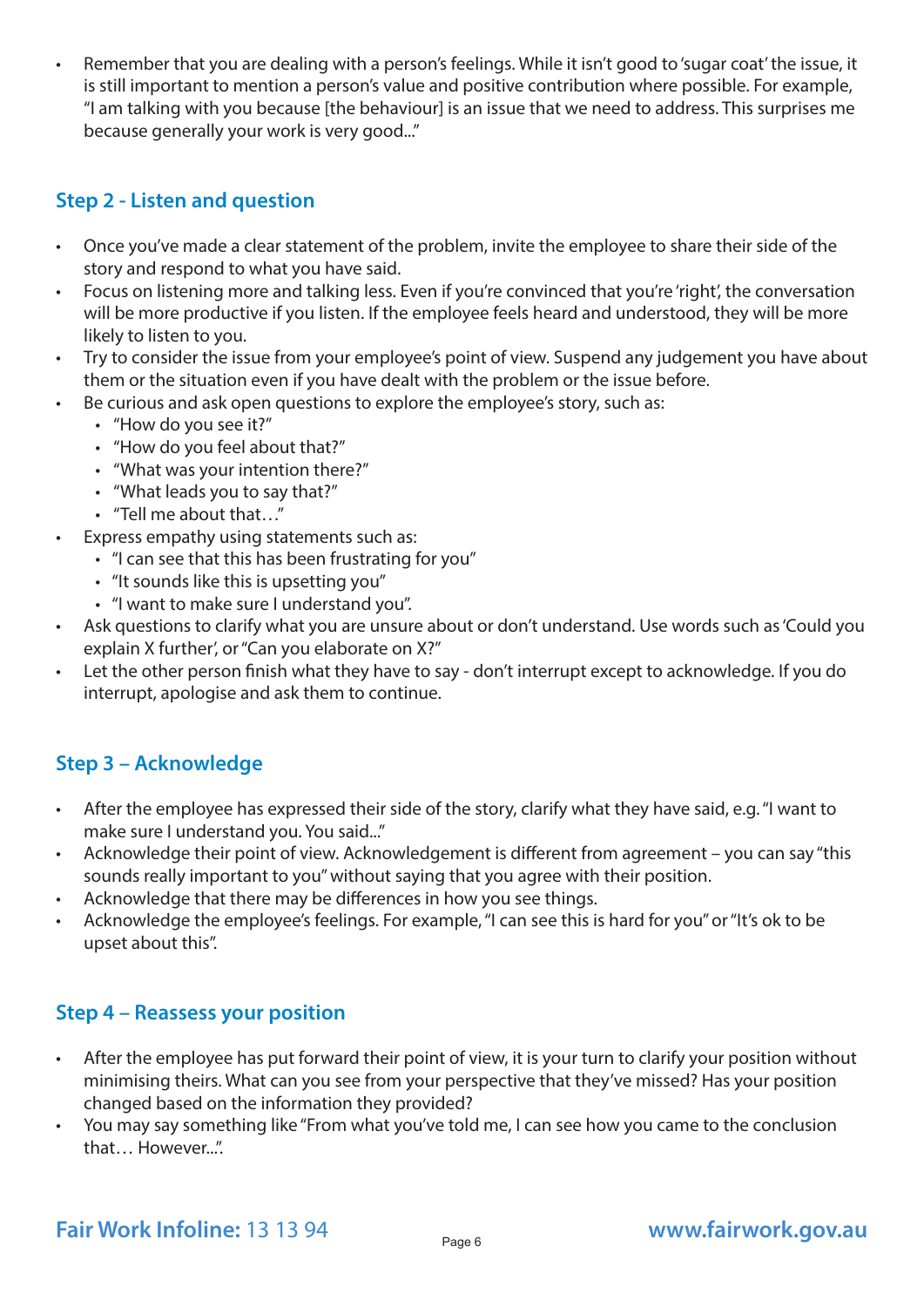• If the conversation becomes adversarial, go back to listening and questioning. Asking for the employee's point of view usually creates safety, and they'll be more responsive.

## **Step 5 – Look for solutions**

- Make suggestions about ways to move forward and resolve the situation. Phrase your suggestions by saying: "I think…", "I'd prefer…" or "I wonder whether…", instead of demands like: "I want…" or "I have decided".
- Invite the employee to make suggestions for an outcome as well.
- Be willing and open to finding a different solution. When you are open to searching for an alternative, the employee is often likely to reciprocate and the conversation is likely to go more smoothly.
- The best resolutions involve an outcome that satisfies both parties. Compromise and negotiation will help you arrive at a mutually agreeable outcome.

## **Step 6 – Close the conversation**

- As you finalise the conversation, agree on your action points and next steps. In particular:
	- confirm the key points of your discussion, paraphrasing them in a concise and clear manner
	- check where you are now, what needs to be done to resolve the issue and what happens next?
	- note what actions need to be taken, who they will be taken by and when, e.g. "So to move forward let's …"
	- gain the employee's agreement and commitment. For example, "How do you feel about that?", "How does that sound to you?", "What do you think about that way forward?"
	- make a time to discuss the issue again. This will allow you both time to take your agreed actions, and check whether or not the issue has been resolved.
- Close the conversation by thanking the employee for being open and listening to you. For example, "I want to thank you for being open to this and for taking this on board".

## **Keep notes**

Write down notes as the conversation progresses. Document any agreement and give a copy to the employee where appropriate. This should include (where relevant):

- agreed outcomes with dates and standards
- any support or training to be provided to the employee
- any consequences if the agreement is breached.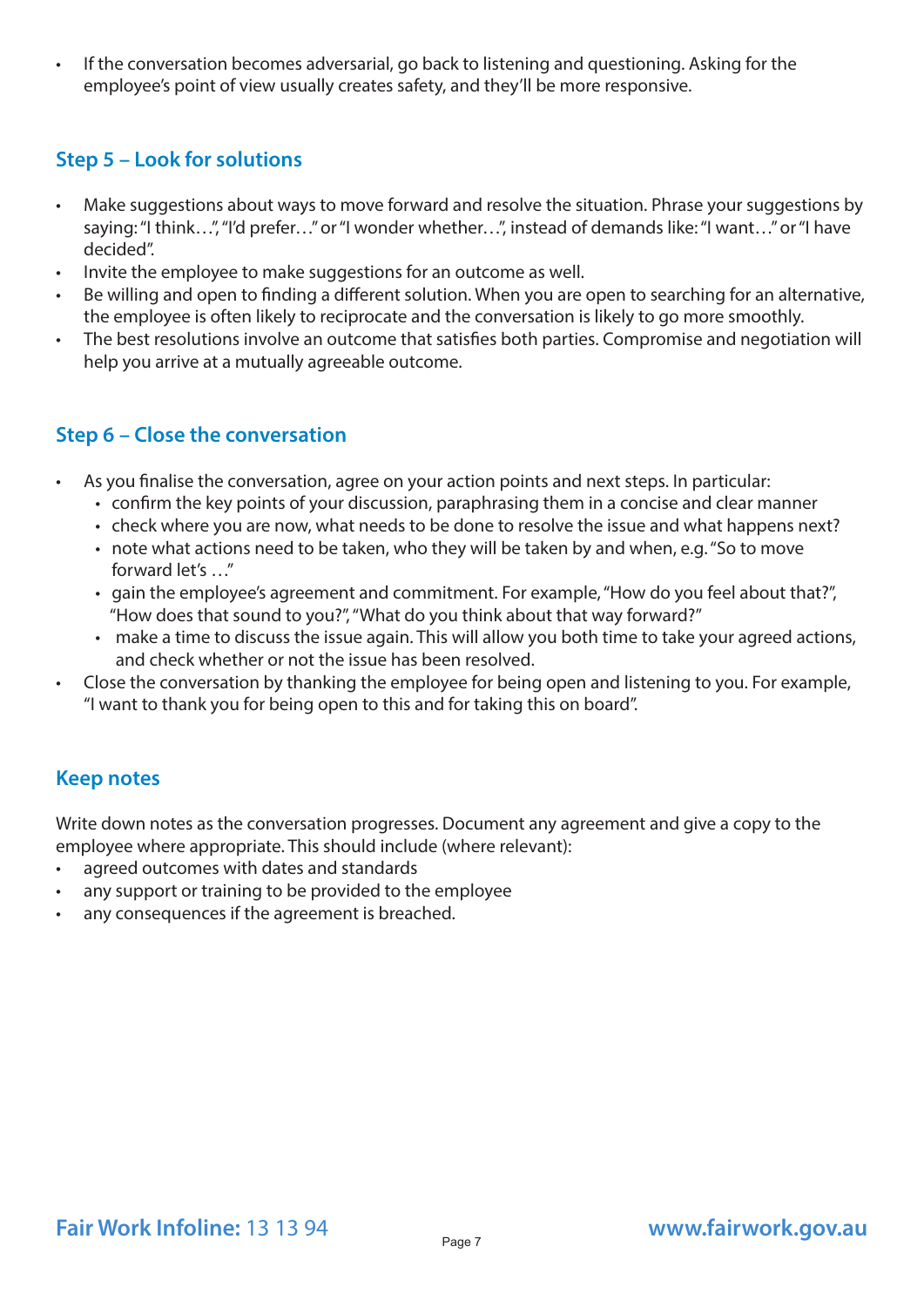# **How to manage emotions**

### **Understanding emotions**

People behave the way they do for a reason. Generally we look for ways to belong, feel significant, and protect ourselves and our self-esteem. We have positive emotional responses when our needs are met, our expectations are fulfilled and our beliefs are confirmed. When they are not, we may display a range of negative emotions, including nervousness, anger, frustration, or fear.

Often a difficult conversation goes wrong because of the emotions involved – not because of who is right or wrong. As a manager, a critical role you can play is to manage not only your emotions but also those of your employee.

#### **Manage your emotions**

Approach the situation rationally and objectively. Being angry or defensive will rarely give you the outcome you want.

Think about what your body language is saying: does it signal that you are approachable, non-threatening and ready to talk and listen?

Use a low and calm tone of voice. Your tone of voice may say more than the actual words you use.

Don't be afraid to be empathetic during the conversation with your employee. If you find yourself getting worked up, it may help to take a deep breath or silently count to 10 before you speak.

Speak slowly and avoid using long complex sentences. Try to be clear and direct with your communication.

Consider your view of the employee – if you are angry with them or have a poor relationship with them, it may affect your ability to resolve the issue successfully. Focus on the issue not your feelings or the person involved.

### **Manage your employee's emotions**

It's quite likely that you will face negative emotions during a difficult conversation. Employees are likely to feel nervous, defensive, sad, frustrated or afraid when having a difficult conversation.

Don't just focus on the content of the conversation – pay attention to the emotions as well. Listen to the words and the feelings.

#### **Strategies for handling difficult emotions in employees include:**

- showing genuine interest in what the employee has to say
- expressing support and reassurance, for example "I can see this is hard for you" or "It's ok to be upset about this"
- remaining calm. If you are emotional and upset it will only make the employee more upset. Manage your own reaction (don't become inflamed or defensive)

# Fair Work Infoline: 13 13 94 *Page 8* **[www.fairwork.gov.au](http://www.fairwork.gov.au/)**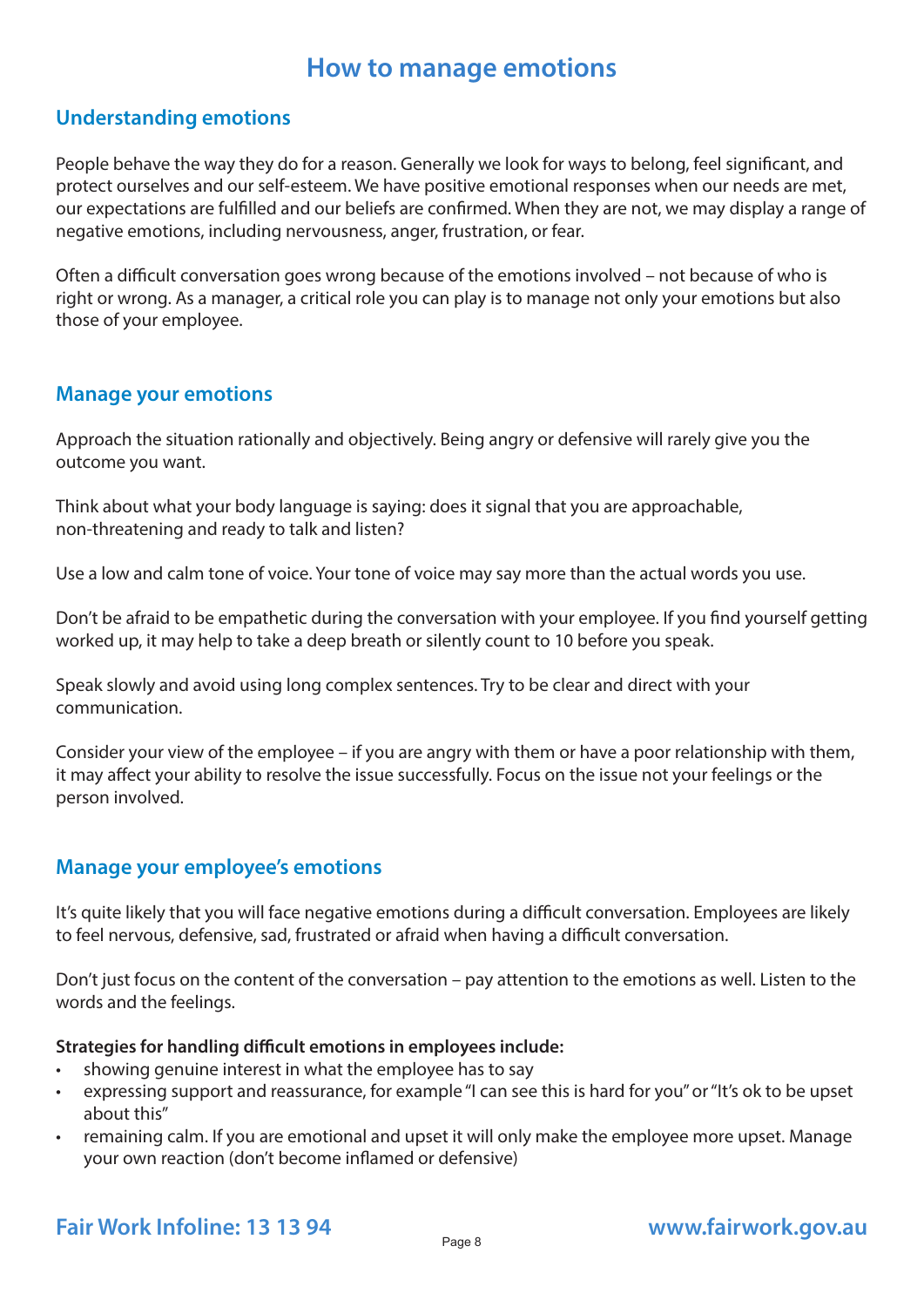- apologise, if appropriate. For example "I am sorry but I cannot grant you your leave at such short notice"
- do not make a promise you cannot fulfil just to diffuse the employee's emotional reaction
- reinforce the behaviour you want. For example, by saying: "I am really happy with the way you have taken this feedback on board" or "It is good that you are open to discussing this topic"
- show that you are taking account of their emotions and their needs, for example "So how do you feel about what we have discussed and decided on?".

## **Things to watch out for**

- Reacting to demands or threats.
- Making accusations or laying blame, such as "You did…", "You are…" or "You told me that…". It's best to avoid the use of the word 'you'. Doing this keeps the conversation focused on the impact of the behaviour rather than blame.
- Relying on assumptions about what the employee has said or thinks. Check that your assumptions are valid and be prepared to adapt.

# **After the conversation**

### **Document the conversation**

#### **After the conversation:**

- document the discussions you had
- write down any agreements that were reached
- include the date and time, and who was present at the meeting.

Keeping notes is important in case you need to refer back to what was said or agreed at a later date.

The template 'Your conversation plan' at page 11 of this Guide can help you document the conversation.

#### **Reflect**

After the conversation, take some time to reflect on the matter and regroup. Learn from the experience and think about what you could do differently next time.

Debrief with human resources or a more senior manager if you feel you need to discuss the matter. Avoid discussing the matter with other staff members.

#### **Follow up**

It is important to make sure that you and your employee are clear about the issue moving forward. It's a good idea to confirm what you have agreed in writing.

Take the steps you agreed to take. Allow the employee sufficient time to take the steps they agreed upon. Then follow up with the employee to find out whether the issue has been resolved or needs revisiting. Provide the employee further guidance or support if they need it. One party or another may still feel aggrieved. Be empathetic where appropriate and keep communication lines open.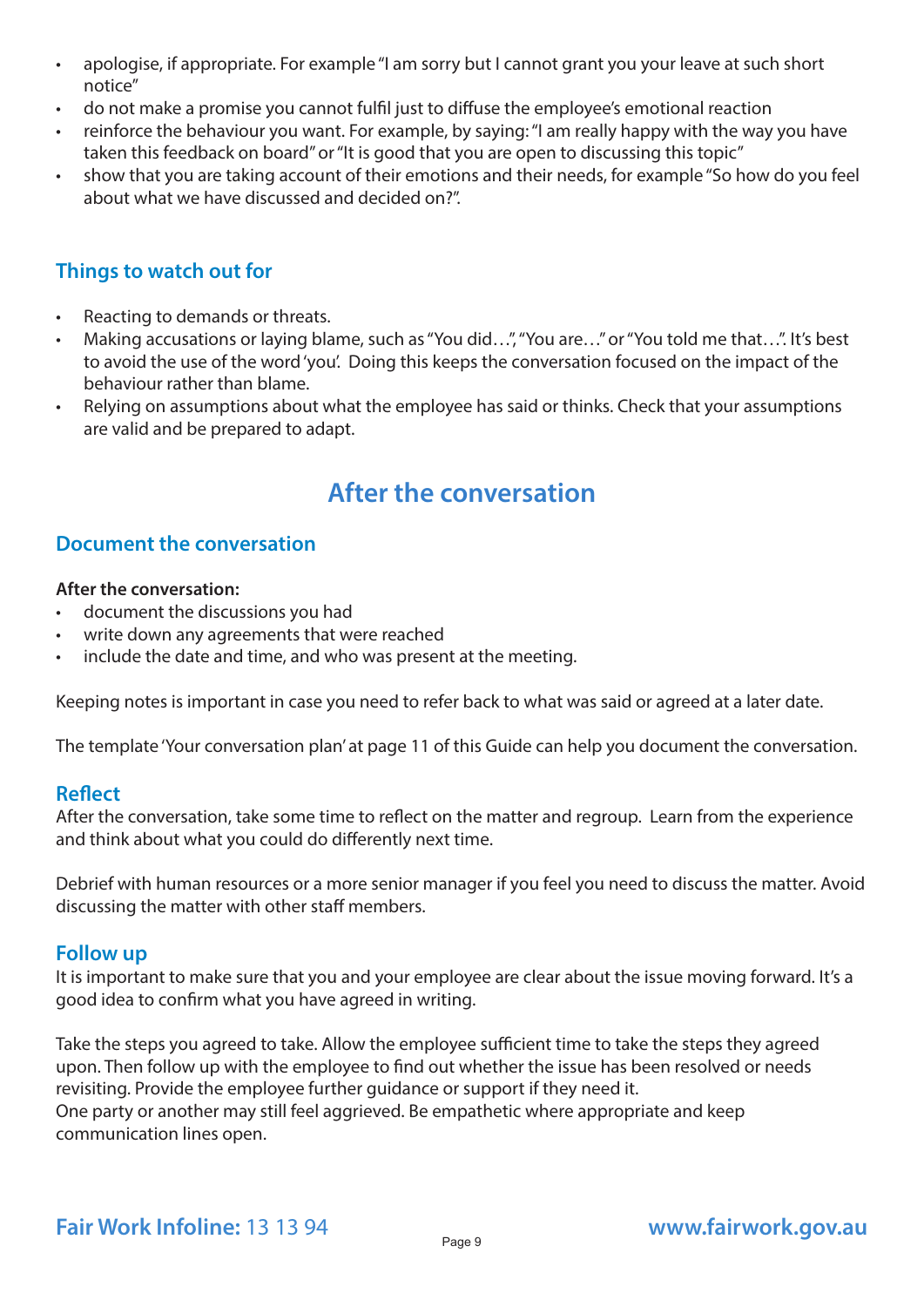#### **After the conversation you should not:**

- gossip about your conversation at work keep the matter confidential
- avoid the employee or treat them differently remain professional
- follow up your conversation with a demanding email or phone call (for example: 'I need you to give me this by XYZ').

### **What if you can't resolve the problem?**

#### **If you haven't been able to reach an appropriate outcome, you can seek advice from:**

- your business or industry association
- professional bodies, such as the Australian Institute of Human Resources
- the Fair Work Ombudsman www.fairwork.gov.au.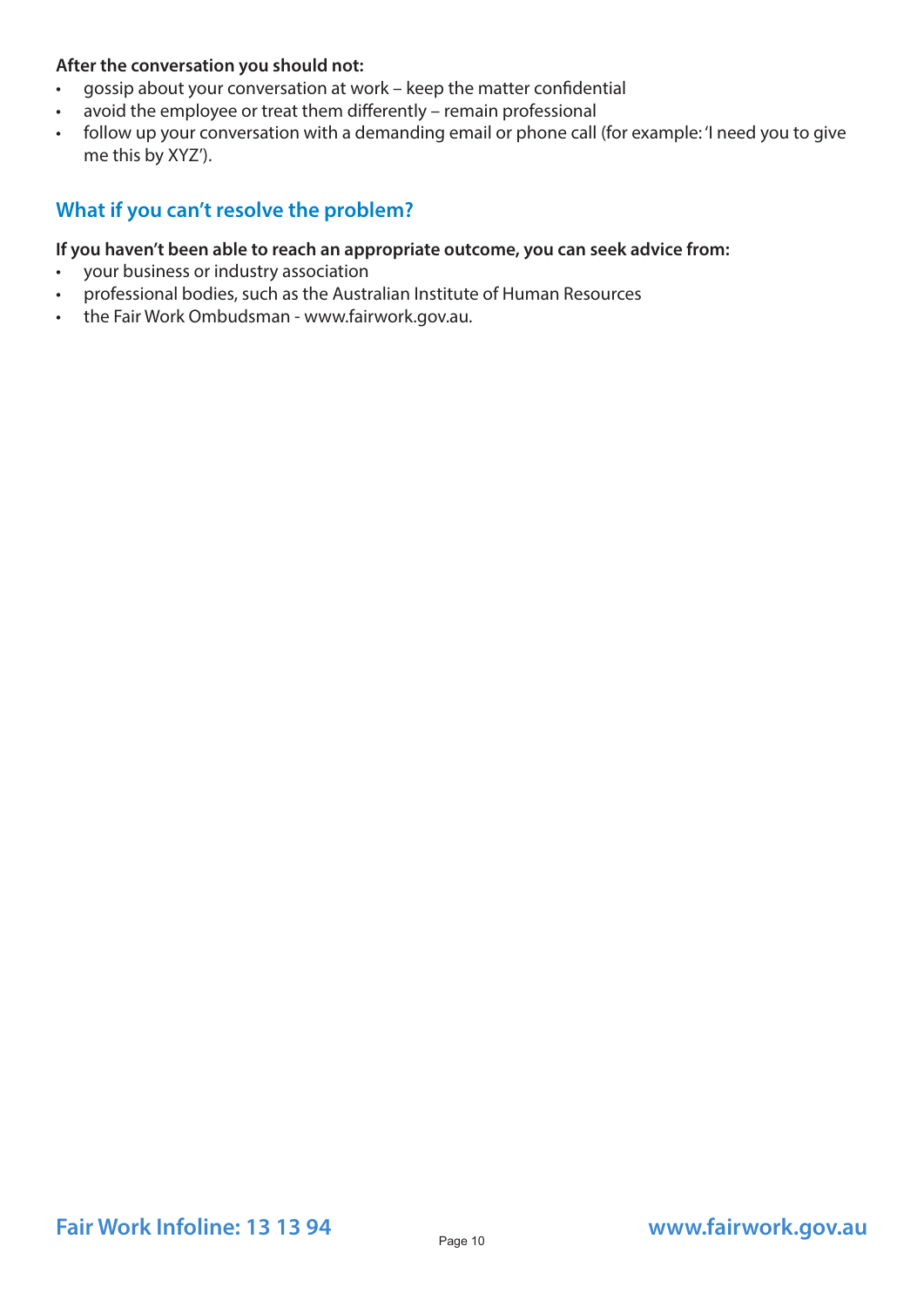# **Your conversation plan**

This sheet will help you to prepare for your conversation, stay focused on the issues and arrive at a solution. Complete the first half before you meet and the second half during or shortly after your discussion.

### **Before the conversation**

# **What are the issues you want to discuss?**

## Give examples: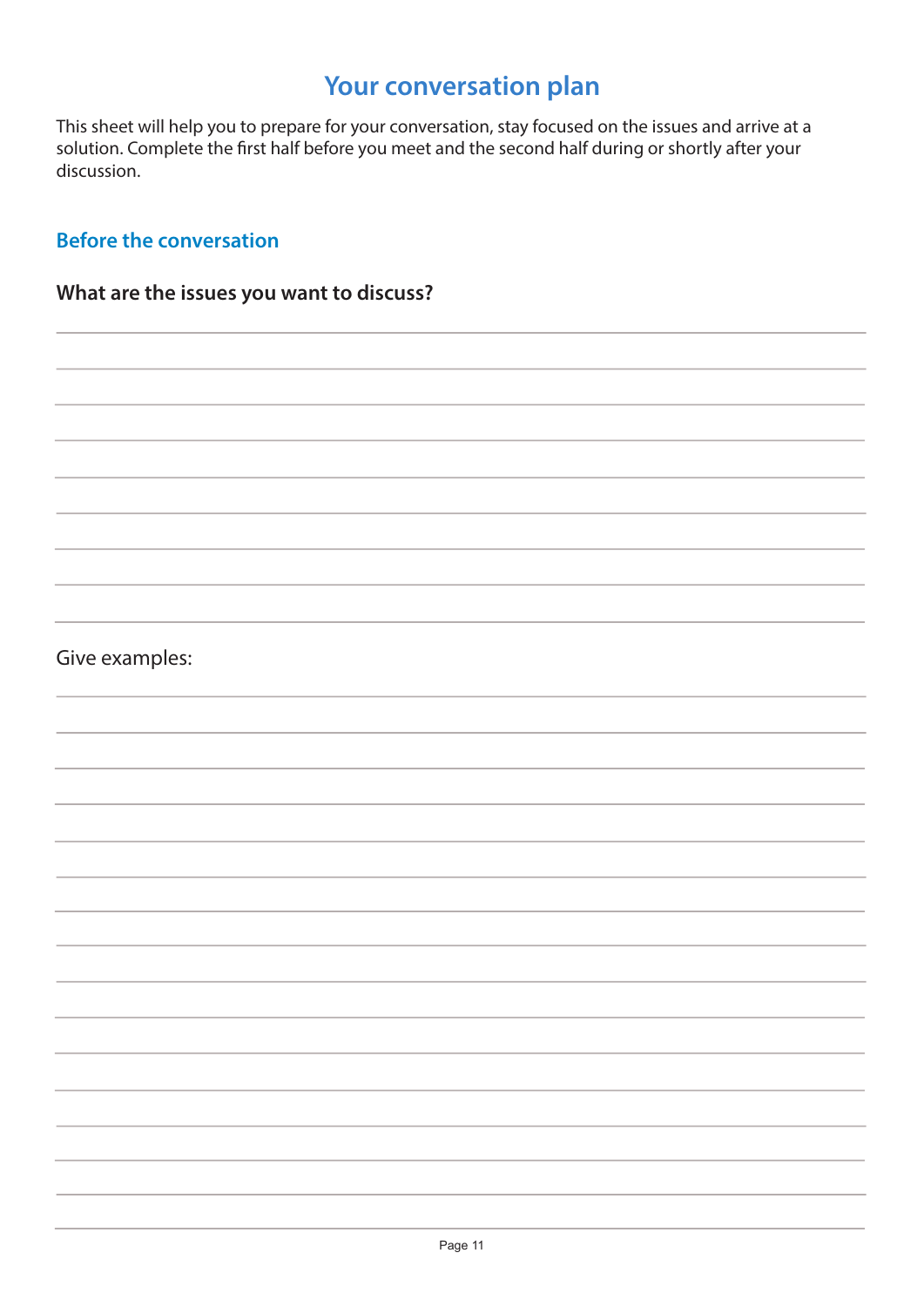| What impact is the problem having on your team or business? |  |  |
|-------------------------------------------------------------|--|--|
|                                                             |  |  |

**What information do you need from your employee?**

**What is your idea of a possible solution/s?**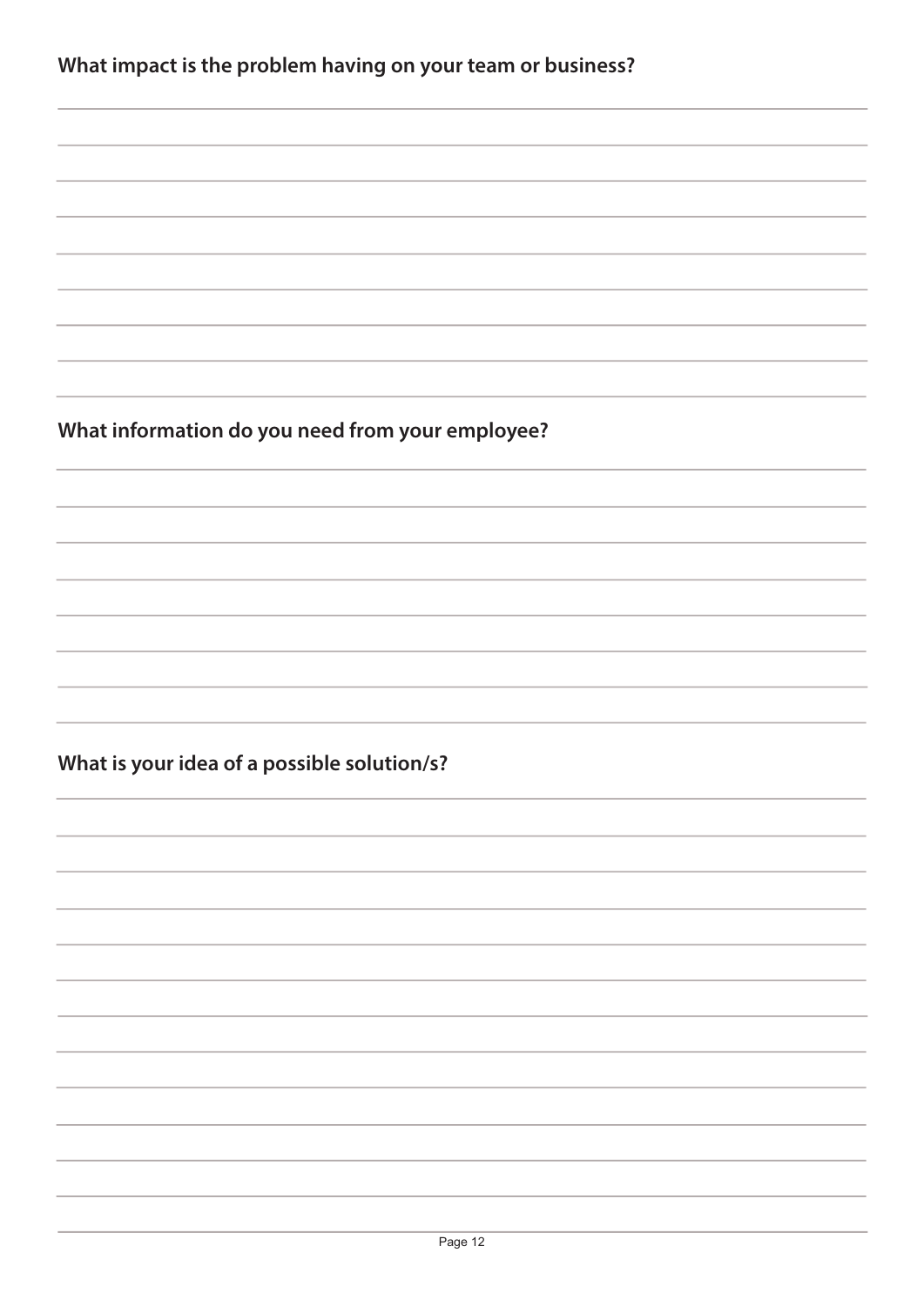# **During/after the conversation**

**What was the employee's response to the issue or concern raised?** 

**Has any new information come to light?**

**Are there any facts, issues or entitlements that need to be checked?**